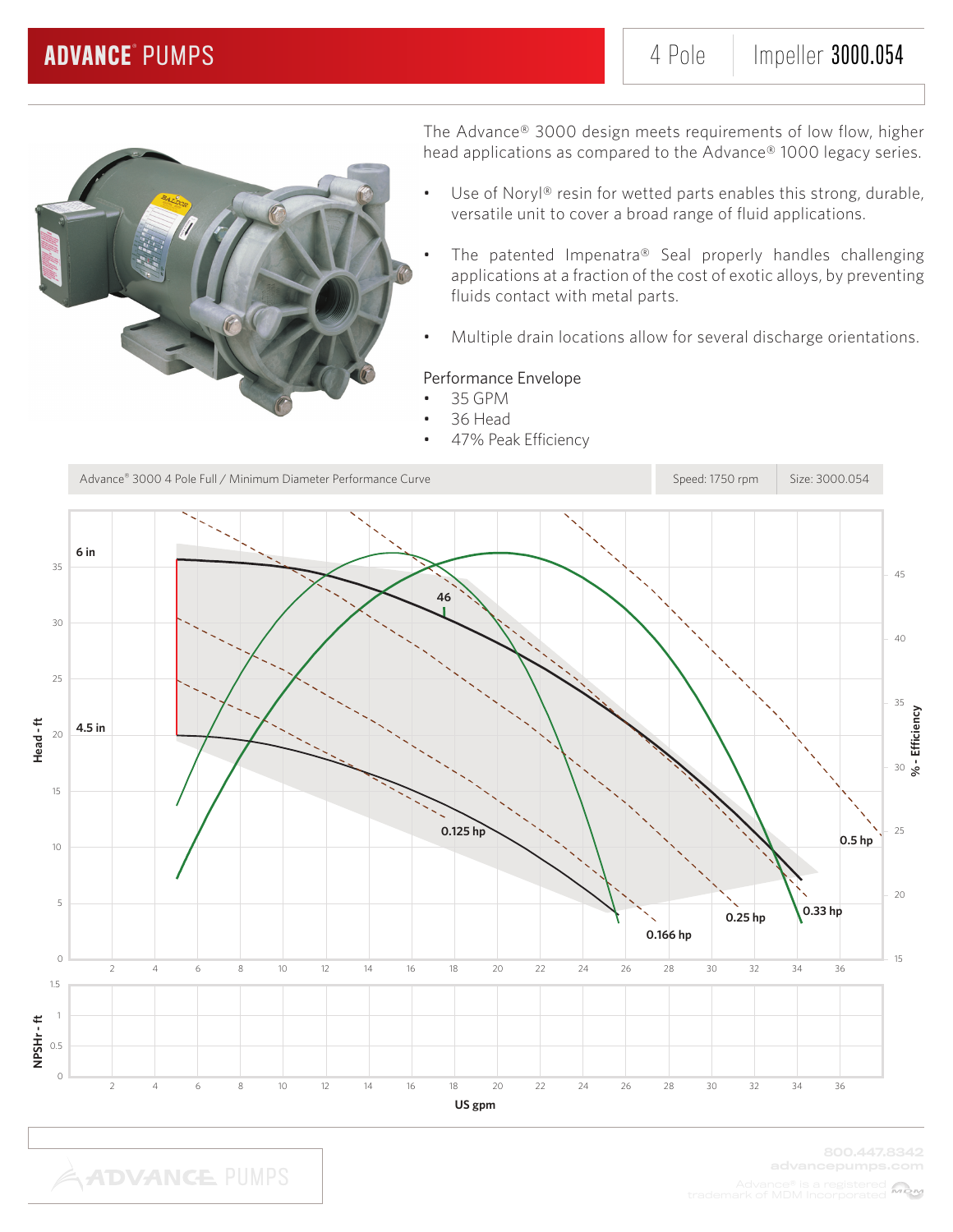# ADVANCE® PUMPS

## 4 Pole Data Sheet 3000.054

#### Pump:

Size: 054 Type: Advance 3000<br>
Synch speed: 1800 rpm<br>
Dia: 6 in Synch speed: 1800 rpm Curve: 011205-4 Impeller: 3000.054 Specific Speeds: Ns: 517

#### Pump Limits:

Temperature: 180 °F Power: ---Pressure: 100 psi g extending the Eye area: ---Sphere size: 0.72 in

|                         | ---- Data Point ----   |  |  |  |  |
|-------------------------|------------------------|--|--|--|--|
| Flow:                   | 17.5 US gpm            |  |  |  |  |
| Head <sup>.</sup>       | 30.5 ft                |  |  |  |  |
| Fff·                    | 46%                    |  |  |  |  |
| Power:                  | 0.293 hp               |  |  |  |  |
| NPSHr:                  |                        |  |  |  |  |
|                         |                        |  |  |  |  |
|                         | ---- Design Curve ---- |  |  |  |  |
| Shutoff head:           | 35.6 ft                |  |  |  |  |
| Shutoff dP <sup>.</sup> | 15.4 psi               |  |  |  |  |
| Min flow <sup>.</sup>   | 5 US gpm               |  |  |  |  |
| BEP: 46% @ 17.5 US gpm  |                        |  |  |  |  |
| NOL power:              |                        |  |  |  |  |
| 0.342 hp @ 34.2 US gpm  |                        |  |  |  |  |
| -- Max Curve --         |                        |  |  |  |  |

Max power:

0.342 hp @ 34.2 US gpm





Flow: --- Head: ---

F luid: NPSHa: ---

Water Temperature: 60 °F<br>SG: 1 Vapor pressure: 0.2 SG: 1 Vapor pressure: 0.2563 psi a Viscosity: 1.105 cP Atm pressure: 14.7 psi a

> Size: 0.5 hp Speed: 1800

### Motor:

Standard: NEMA Enclosure: TEFC

Frame: 56J Sizing criteria: Max Power on Design Curve



| Performance Evaluation: |              |            |                           |             |                    |  |
|-------------------------|--------------|------------|---------------------------|-------------|--------------------|--|
| <b>Flow</b><br>US gpm   | Speed<br>rpm | Head<br>ft | <b>Efficiency</b><br>$\%$ | Power<br>hp | <b>NPSHr</b><br>ft |  |
| 32.9                    | 1750         | 9.45       | 22.4                      | 0.34        | $- - -$            |  |
| 27.4                    | 1750         | 18.9       | 38.8                      | 0.331       | $\cdots$           |  |
| 21.9                    | 1750         | 26         | 45.5                      | 0.313       | $- - -$            |  |
| 16.4                    | 1750         | 31.2       | 44.7                      | 0.286       | $- - -$            |  |
| 11                      | 1750         | 34.5       | 37.5                      | 0.253       | $- - -$            |  |

**ADVANCE PUMPS** 

800.447.8342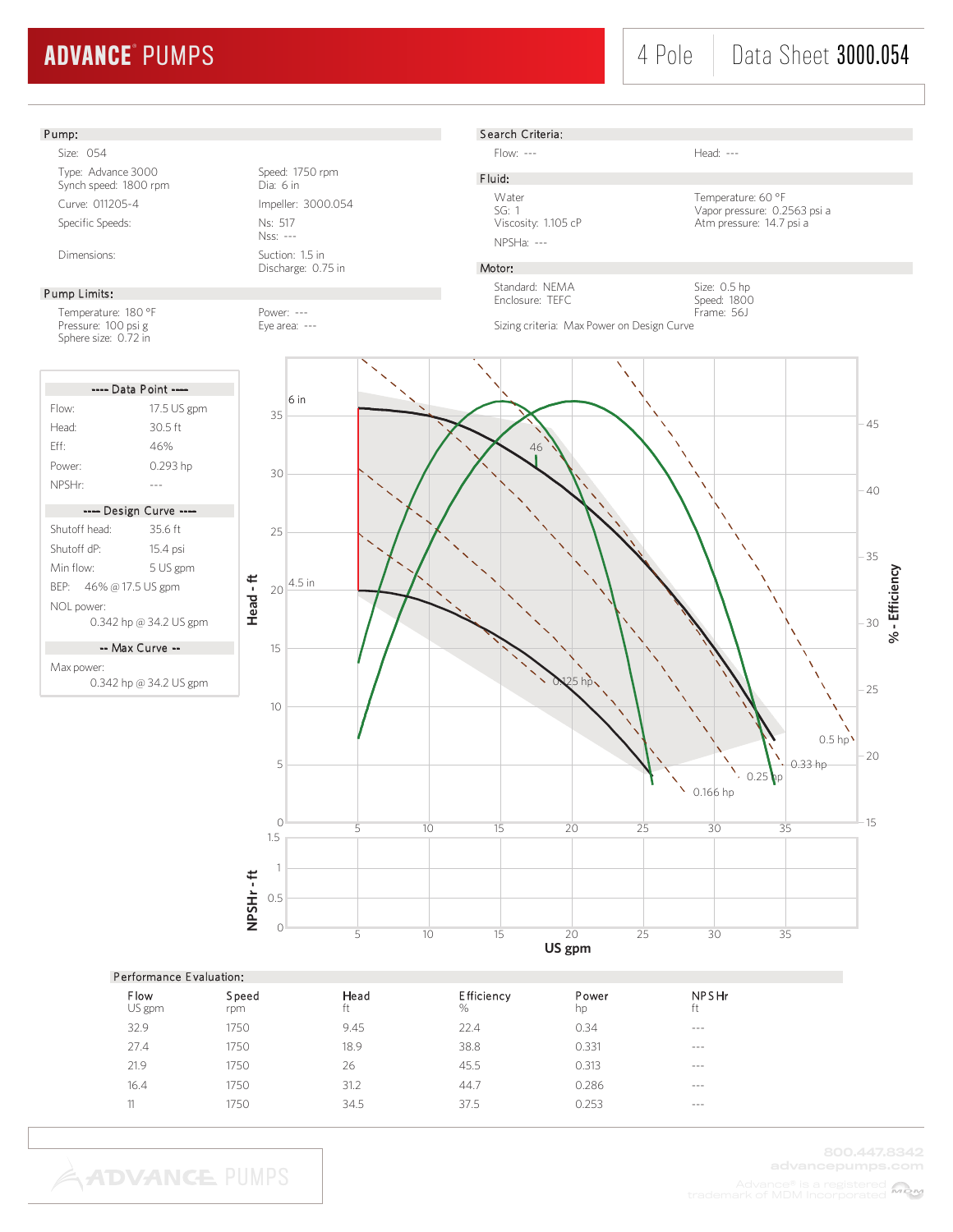

The Advance® 3000 design meets requirements of low flow, higher head applications as compared to the Advance® 1000 legacy series.

- Use of Noryl® resin for wetted parts enables this strong, durable, versatile unit to cover a broad range of fluid applications.
- The patented Impenatra® Seal properly handles challenging applications at a fraction of the cost of exotic alloys, by preventing fluids contact with metal parts.
- Multiple drain locations allow for several discharge orientations.

### Performance Envelope

- 27 GPM
- 38' Head
- 52% Peak Efficiency



**ADVANCE PUMPS**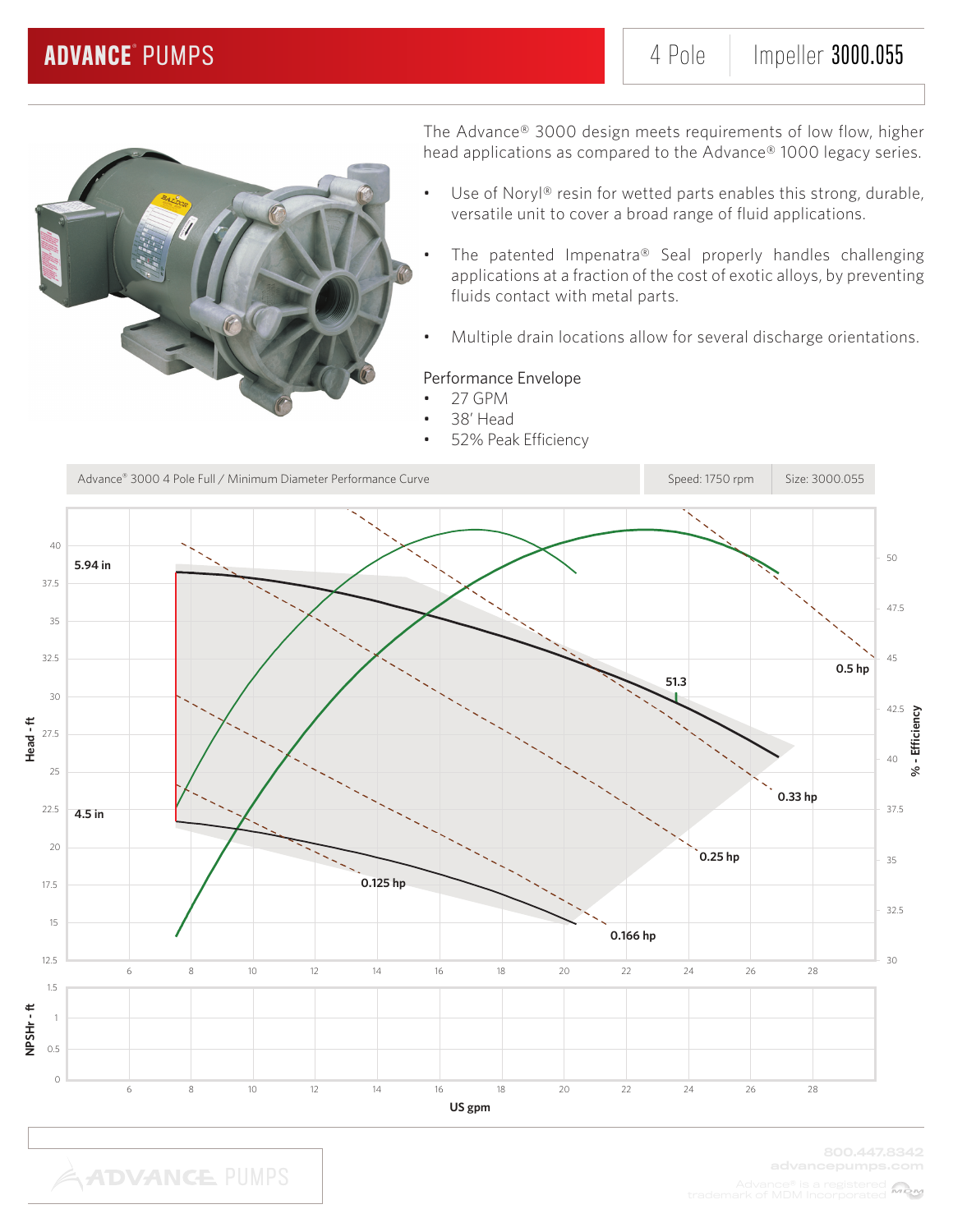# ADVANCE® PUMPS

## 4 Pole | Data Sheet 3000.055

#### Pump:

Size: 055 Type: Advance 3000<br>
Synch speed: 1800 rpm<br>
Dia: 5.94 in Synch speed: 1800 rpm Curve: 011204-9 Impeller: 3000.055 Specific Speeds: Ns: 602

Pump Limits:

Temperature: 180 °F Power: ---<br>Pressure: 100 psi g exercise Eye area: ---Pressure: 100 psi g Sphere size: 0.22 in



-- Max Curve --

Max power: 0.359 hp @ 26.9 US gpm

**ADVANCE PUMPS** 



Search Criteria:

Flow: --- Head: ---

F luid: NPSHa: ---

Water Temperature: 60 °F<br>SG: 1 Vapor pressure: 0.2 SG: 1 Vapor pressure: 0.2563 psi a<br>Viscosity: 1.105 cP 1.105 cP Atm pressure: 14.7 psi a Atm pressure: 14.7 psi a

> Size: 0.5 hp Speed: 1800

### Motor:

Standard: NEMA Enclosure: TEFC

Frame: 56J Sizing criteria: Max Power on Design Curve



| Performance Evaluation: |              |            |                        |             |                    |  |
|-------------------------|--------------|------------|------------------------|-------------|--------------------|--|
| Flow<br>US gpm          | Speed<br>rpm | Head<br>ft | <b>Efficiency</b><br>% | Power<br>hp | <b>NPSHr</b><br>ft |  |
| 25.8                    | 1750         | 27.2       | 49.9                   | 0.354       | $- - -$            |  |
| 21.5                    | 1750         | 31.4       | 51.1                   | 0.333       | $- - -$            |  |
| 17.2                    | 1750         | 34.4       | 48.5                   | 0.306       | $- - -$            |  |
| 12.9                    | 1750         | 36.8       | 43.5                   | 0.275       | $- - -$            |  |
| 8.6                     | 1750         | 38.1       | 34.1                   | 0.241       | $- - -$            |  |
|                         |              |            |                        |             |                    |  |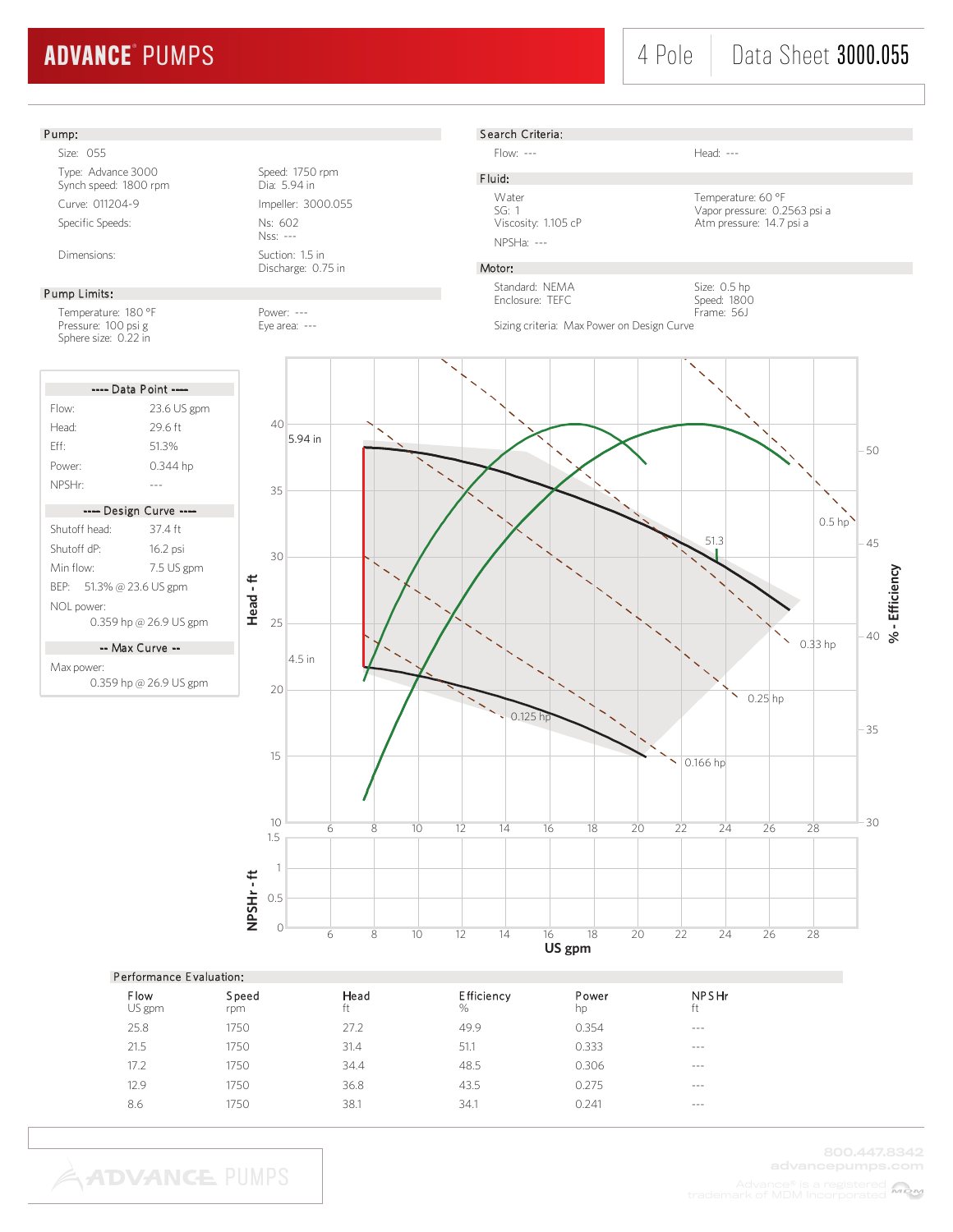

**ADVANCE PUMPS** 

The Advance® 3000 design meets requirements of low flow, higher head applications as compared to the Advance® 1000 legacy series.

- Use of Noryl® resin for wetted parts enables this strong, durable, versatile unit to cover a broad range of fluid applications.
- The patented Impenatra® Seal properly handles challenging applications at a fraction of the cost of exotic alloys, by preventing fluids contact with metal parts.
- Multiple drain locations allow for several discharge orientations.

### Performance Envelope

- 29 GPM
- 40 Head
- 53% Peak Efficiency